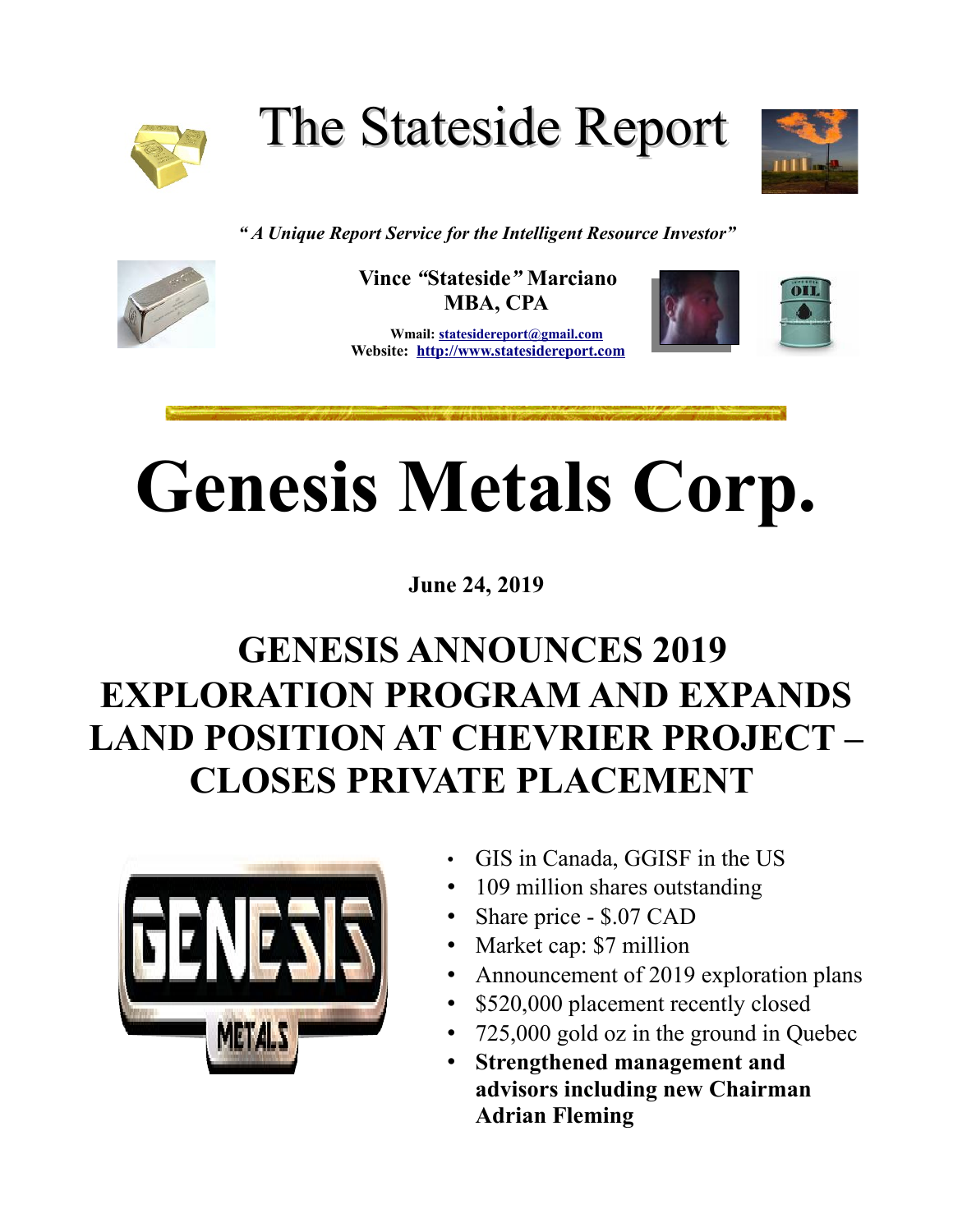

## **Summary**

*"The 2019 exploration program is significant, because this is the first time the highly prospective Chevrier Project will undergo systematic property-wide mineral exploration targeting", stated Jeff Sundar, President of Genesis. "The program is designed to identify new high-grade gold targets outside of the known zones and will help the Company understand the broader potential of the property." - May 27, 2019*

**On Friday June 21st, gold closed at \$1,400. Investors may finally start to look at the gold juniors again with gold in the ground and strong management teams like Genesis Metals.**

**During the last week of May management announced their 2019 summer exploration plans and also closed a \$520,000 private placement to support the work program.** 

**The company plans to execute new surface exploration, including till sampling, geological mapping, trenching and geophysics across the Chevrier gold claims near Chibougamau-Chapais, Québec. The objective of the 2019 work program is to delineate new high-grade drill targets.**

**The Chevrier project has now been to expanded to 275km2 comprising of a main bloc of 541 contiguous mining claims including the Trendolme bloc composed 29 contiguous claims (~16km2). The Chevrier property, located ~35km SW of Chibougamau, is easily accessible and close to infrastructure.**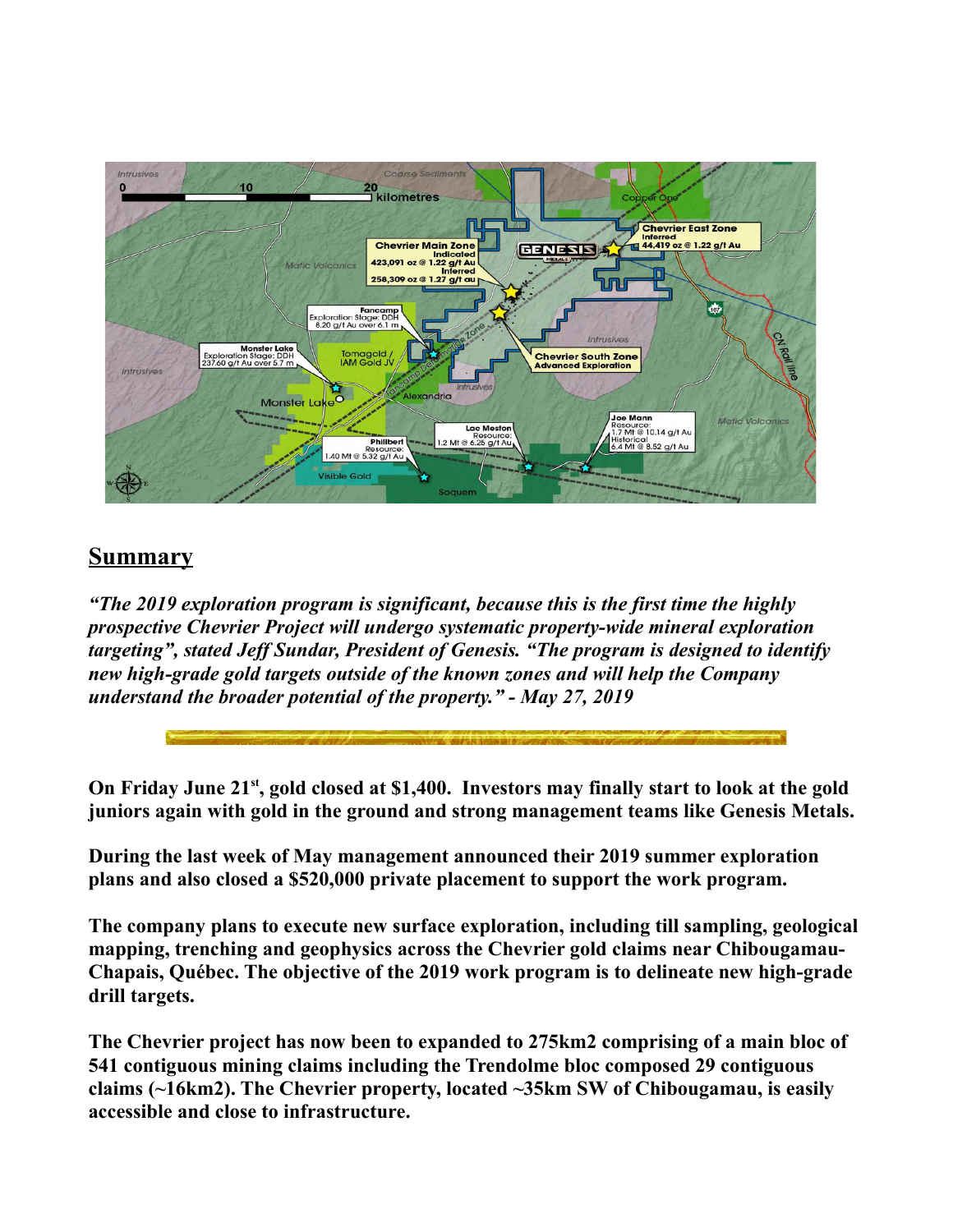**Till sampling will be conducted at the property scale to identify new gold prospective target environments at Chevrier. Localized follow up till sampling, geological mapping, prospecting and induced polarization (IP) geophysical surveys will be used systematically to define targets for drill testing. These exploration methods have been known to produce positive results along trend and within the region. Targets resulting from the 2019 exploration program will be ranked and drilled according to their potential.**



**To support this work, the company closed an oversubscribed \$520,000 private placement at the end of May. The Company issued 6,578,569 units at \$0.07 per unit. Each unit in the private placement is comprised of one common share and one-half of one share purchase warrant with each whole warrant exercisable into one additional common share at a price of \$0.10 for a period of two years. The Company also issued 661,111 flowthrough shares issued at a price of \$0.09 per share.**

**Quebec Institutional Funds SIDEX and Fonds de solidarité FTQ participated in an amount of \$100,000 each through FIELD-ACTION 2019, an initiative designed to encourage junior mining companies to perform fieldwork in Québec while at the same time supporting their working capital. Société de développement de la Baie-James (SDBJ) also participated for \$150,000.**

**On June 24 the company announced it has appointed Adrian Fleming as chairman of the board, Jeff Sundar as interim chief executive officer and Lana Safonova as chief financial officer of the company.**

**A strong management team with over 725,000 gold oz in the ground (423,000 ounces of gold averaging 1.22 grams per tonne gold in the indicated resource category; 303,000 ounces of gold averaging 1.27 grams per tonne gold in the inferred resource category), and in one of the best jurisdictions in the world for gold exploration provides investors with the perfect investment vehicle and leverage to ride this emerging gold bull market as the gold price moves over \$1,400.**

**Vince Marciano June 24, 2019**